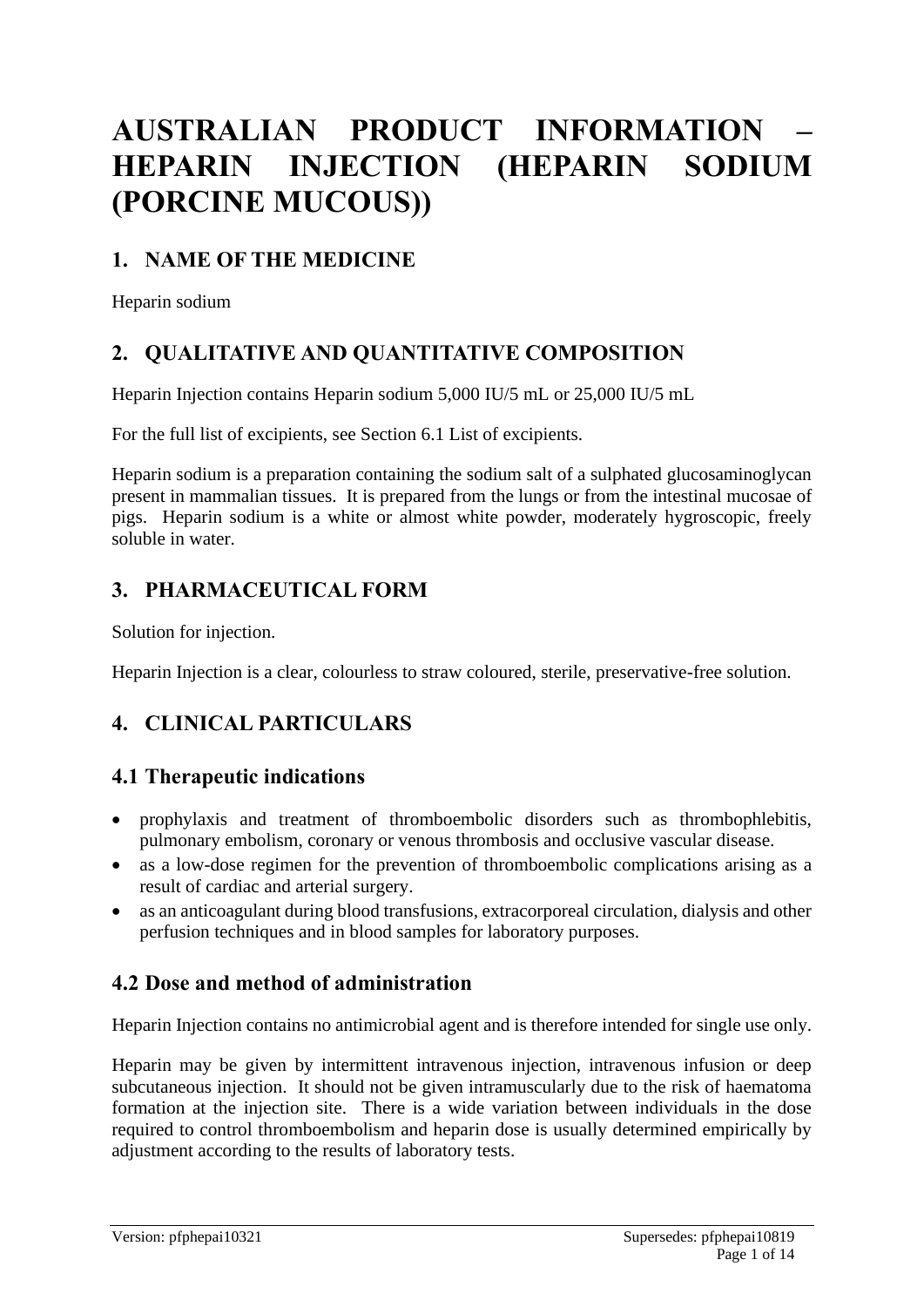**The dosage of heparin sodium should be adjusted according to the patient's coagulation test results.** When heparin is given by continuous intravenous infusion, the coagulation time should be determined approximately every 4 hours in the early stages of treatment. When the drug is administered intermittently by intravenous injection, coagulation tests should be performed before each injection during the early stages of treatment and at appropriate intervals thereafter. Dosage is considered adequate when the activated partial thromboplastin time (APTT) is 1.5 to 2 times normal or when the whole-blood clotting time is elevated approximately 2.5 to 3 times the control value. After deep subcutaneous (intrafat) injections, tests for adequacy of dosage are best performed on samples drawn 4 to 6 hours after the injections.

When heparin is added to an infusion solution for continuous intravenous administration, the container should be inverted at least 6 times to ensure adequate mixing and prevent pooling of the heparin in the solution.

When an oral anticoagulant of the coumarin (or similar) type is to be administered in patients already receiving heparin sodium, baseline and subsequent tests of prothrombin activity must be determined at a time when heparin activity is too low to affect the prothrombin time. This is about 5 hours after the last IV bolus and 24 hours after the last subcutaneous dose. If heparin is continuously infused by IV, prothrombin time can usually be measured at any time. In converting from heparin to an oral anticoagulant, the oral anticoagulant should be given in the usual initial amount and thereafter prothrombin time should be determined at the usual intervals. To ensure continuous anticoagulation, it is advisable to continue full heparin therapy for several days after the prothrombin time has reached the therapeutic range. Heparin therapy may then be discontinued without tapering.

### **Surgery of the heart and blood vessels**

Patients undergoing total body perfusion for open heart surgery should receive an initial dose of not less than 150 units of heparin sodium per kilogram of body weight. Frequently a dose of 300 units of heparin sodium per kilogram of body weight is used for procedures estimated to last less than 60 minutes; or 400 units per kilogram for those estimated to last longer than 60 minutes.

# **Laboratory tests**

Periodic platelet counts, haematocrits, and tests for occult blood in the stool are recommended during the entire course of heparin therapy, regardless of the route of administration.

### **Adult: (based on 68kg patient)**

### **Low-dose prophylaxis of postoperative thromboembolism**

A number of well controlled clinical trials have demonstrated that low-dose heparin prophylaxis, given just prior to and after surgery, will reduce the incidence of postoperative deep vein thrombosis in the legs (as measured by the I-125 fibrinogen technique and venography) and of clinical pulmonary embolism.

Therapy should be initiated about two hours prior to surgery. The usual dose is 5,000 IU by deep subcutaneous injection, repeated every 8-12 hours for seven days following surgery or until the patient is ambulatory, whichever is longer. It is recommended that injection sites be rotated to prevent formation of haematomas.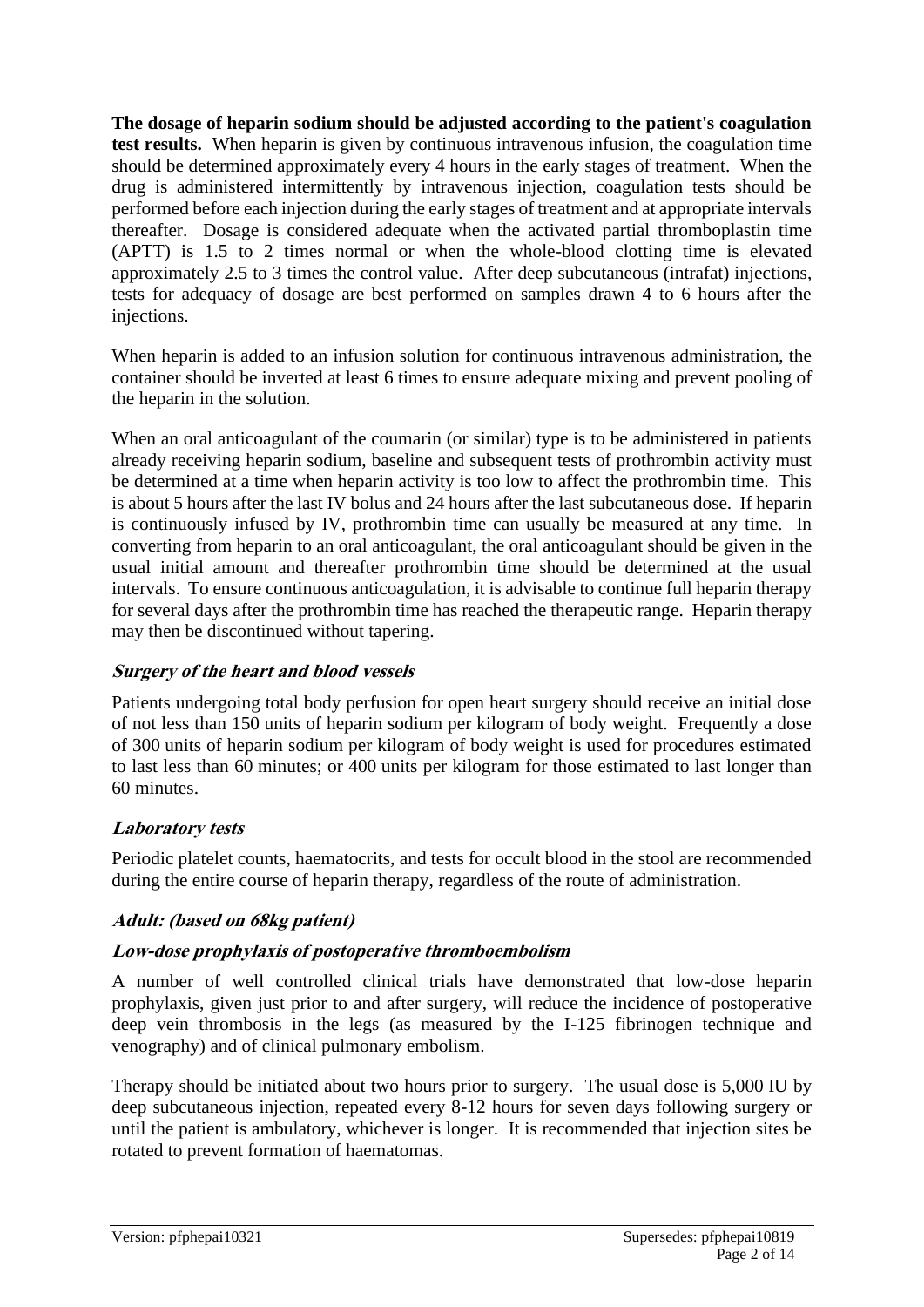Heparin is given by deep subcutaneous (intrafat, i.e. above the iliac crest or abdominal fat layer, arm, or thigh) injection with a fine (25 - to 26-gauge) needle to minimise tissue trauma. A concentrated solution of heparin sodium is recommended. Such prophylaxis should be reserved for patients over the age of 40 who are undergoing major surgery. Patients with bleeding disorders and those having brain or spinal-cord surgery, spinal anaesthesia, eye surgery, or potentially sanguineous operations should be excluded, as should patients receiving oral anticoagulants or platelet-active drugs. The value of such prophylaxis in hip surgery has not been established. The possibility of increased bleeding during surgery or post-operatively should be borne in mind. If such bleeding occurs, discontinuance of heparin and neutralisation with protamine sulfate are advisable. If clinical evidence of thromboembolism develops despite low-dose prophylaxis, full therapeutic doses of anticoagulants should be given unless contraindicated. Prior to initiating heparinisation the physician should rule out bleeding disorders by appropriate history and laboratory tests, and appropriate coagulation tests should be repeated just prior to surgery. Coagulation tests values should be normal or only slightly elevated at these times.

### **Treatment of established venous thrombosis or pulmonary embolism.**

The following regimes may be followed:

- i.) *Continuous intravenous infusion:* a bolus dose of 5,000 IU may be given initially followed by an infusion of 20,000-40,000 IU in one litre of 0.9% Sodium Chloride Injection or in any other compatible solution over 24 hours.
- ii.) *Intermittent intravenous injection:* an initial dose of 10,000 IU either undiluted or in 50-100 mL 0.9% Sodium Chloride Injection followed by 5,000-10,000 IU every four to six hours.
- iii.)*Deep subcutaneous injection:* a different site should be used for each injection to prevent the development of massive haematoma. Usual dose is 5,000 IU injected intravenously followed by a subcutaneous injection of 10,000 IU every eight hours or 15,000 IU every 12 hours.

#### **Paediatric**

The suggested dose is 50 IU/kg body weight initially by intravenous infusion, followed by 100 IU/kg body weight every four hours (according to clotting time) or continuous infusion of 20,000 IU/m<sup>2</sup>/24 hours.

#### **Geriatric**

Patients over 60 years of age may require lower doses of heparin.

#### **Extracorporeal dialysis**

Follow equipment manufacturers' operating directions carefully.

#### **Blood transfusion**

The addition of 400 to 600 IU per 100 mL of whole blood is usually employed to prevent coagulation. Usually, 7,500 IU of heparin sodium are mixed with 100 mL of 0.9% Sodium Chloride Injection and 6 to 8 mL of this sterile solution is then added to each 100 mL of whole blood.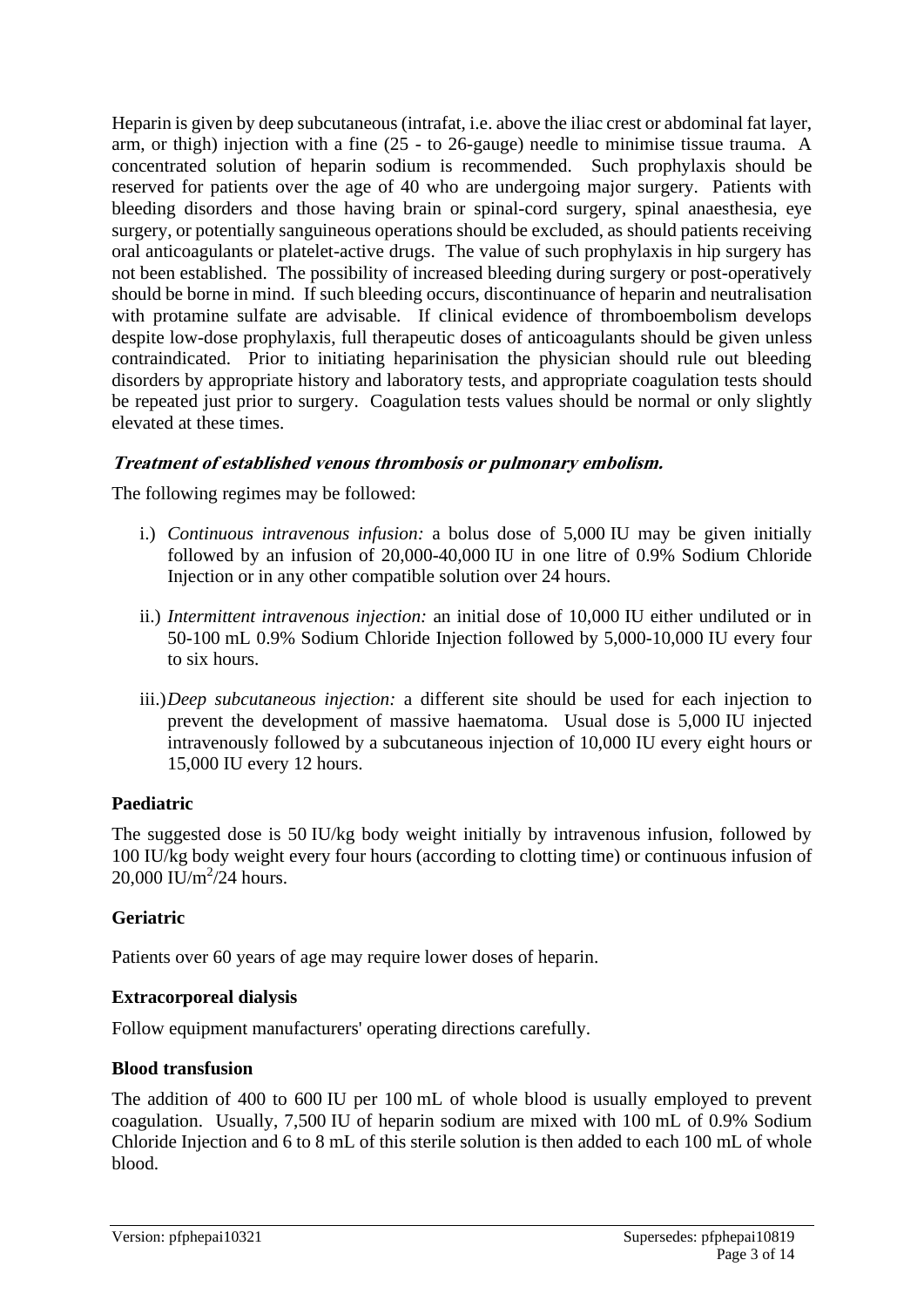### **Laboratory samples**

70 to 150 IU of heparin sodium per 10 to 20 mL sample of whole blood is usually employed to prevent coagulation of the sample. Leukocyte counts should be performed on heparinised blood within 2 hours after the addition of the heparin. Heparinised blood should not be used for isoagglutinin, complement, or erythrocyte fragility tests or platelet counts.

# **4.3 Contraindications**

Heparin Injection should not be administered by intramuscular injection because of the increased incidence of haematomas, irritation and pain at the injection site. Heparin is contraindicated in the following conditions:

- known hypersensitivity to heparin or pork products
- History of heparin-induced thrombocytopenia and heparin-induced thrombocytopenia and thrombosis
- severe thrombocytopenia or patients for whom suitable blood coagulation tests, e.g. the whole blood clotting time, partial thromboplastin time etc, cannot be performed at appropriate intervals (for full-dose administration of heparin)
- heparin sodium should not be administered to patients in an uncontrollable active bleeding state (see section 4.4 Special warnings and precautions for use) except when this condition is the result of disseminated intravascular coagulation.

# **4.4 Special warnings and precautions for use**

#### **Haemorrhage**

Haemorrhage can occur at virtually any site in patients receiving heparin. An unexplained fall in haematocrit, a fall in blood pressure, or any other unexplained symptom should lead to serious consideration of a haemorrhagic event. Heparin should be used with extreme caution in conditions in which there is an increased risk of haemorrhage such as:

#### **Gastrointestinal**

Gastric or duodenal ulcers, continuous tube drainage of the stomach or small intestine.

### **Cardiovascular**

Subacute bacterial endocarditis, severe hypertension.

### **Surgical**

During and immediately after (a) spinal tap or spinal anaesthesia, or (b) major surgery, especially those involving the brain, eye or spinal cord.

### **Haematological**

Conditions associated with increased bleeding tendencies, such as haemophilia, thrombocytopenia and some vascular purpuras.

The anticoagulant effect of heparin is enhanced by concurrent treatment with antithrombin III (human) in patients with hereditary antithrombin III deficiency. Hence in order to avoid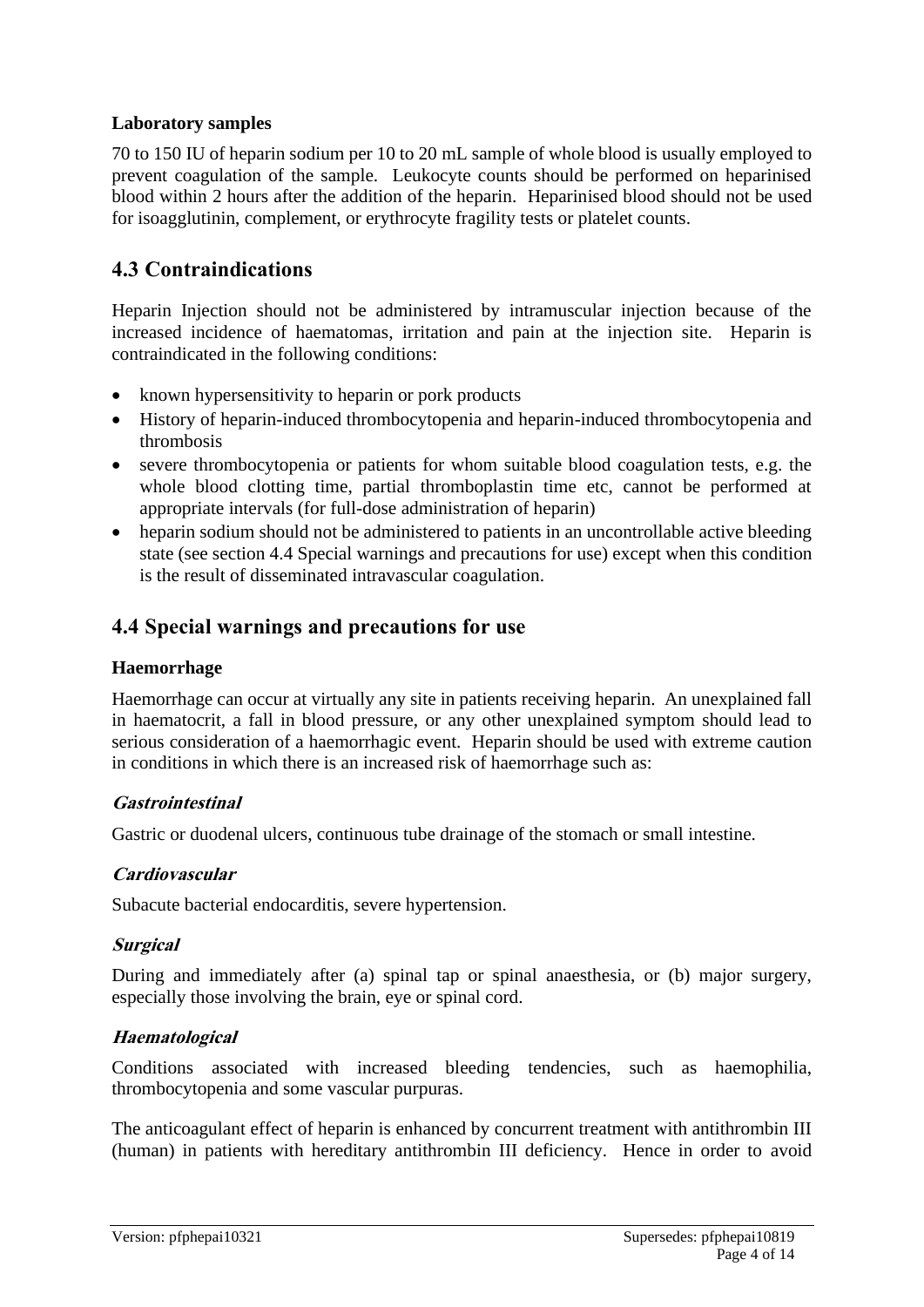bleeding, reduced dosage of heparin is recommended during treatment with antithrombin III (human).

Elderly patients (patients over 60 years of age), particularly women, appear to have a higher risk of haemorrhage and should be carefully monitored.

### **Other**

Patients' conditions such as menstruation, liver disease with impaired haemostasis and renal disease, should be taken into consideration when Heparin is administered.

Heparin therapy increases the risk of localised haemorrhage during and following oral surgical (dental) procedures. Temporary heparin dosage reduction or withdrawal may therefore be advisable prior to oral surgery.

Outpatients should be warned of the haemorrhagic risks in case of possible trauma.

#### **Spinal/epidural haematomas**

When neuraxial anaesthesia (epidural/spinal anaesthesia) or spinal puncture is employed, patients anticoagulated or scheduled to be anticoagulated with unfractionated heparin or low molecular weight heparins/heparinoids for prevention of thromboembolic complications are at risk of developing an epidural or spinal haematoma which can result in long-term or permanent paralysis.

The risk of these events is increased by the use of indwelling epidural or spinal catheters for administration of analgesia, anesthesia or by the concomitant use of drugs affecting haemostasis such as non-steroidal anti inflammatory drugs (NSAIDS), platelet inhibitors, or other anticoagulants. The risk also appears to be increased by traumatic or repeated epidural or spinal puncture.

Patients should be frequently monitored for signs and symptoms of neurological impairment. If neurological compromise is noted, urgent treatment is necessary.

The physician should consider the potential benefit versus risk before neuraxial intervention in patients anticoagulated or to be anticoagulated for thromboprophylaxis.

### **Thrombocytopenia**

The occurrence of thrombocytopenia has been reported in patients receiving heparin, with an incidence of 0% to 30%. Platelet counts should be obtained at baseline and periodically during heparin administration. Thrombocytopenia induced by heparin may be of two types. The first is an acute, but usually mild, fall in platelet count occurring within 1 to 4 days of initiation of therapy. A direct effect of heparin on platelet aggregation appears to be responsible. Mild thrombocytopenia (count greater than  $100,000/\text{mm}^3$ ) may remain stable or reverse even if heparin is continued. The second type is a delayed onset thrombocytopenia, which has an immunological basis, and is more severe. It usually occurs after 7 to 11 days of heparin although its onset may be more rapid in some patients. It is generally reversible, platelet counts usually begin to return to normal within 4 days of stopping heparin. However, thrombocytopenia of any degree should be monitored closely. If the count falls below 100,000/mm<sup>3</sup> or if recurrent thrombosis develops (see section 4.4 Special warnings and precautions for use: Heparin-induced Thrombocytopenia and Heparin-induced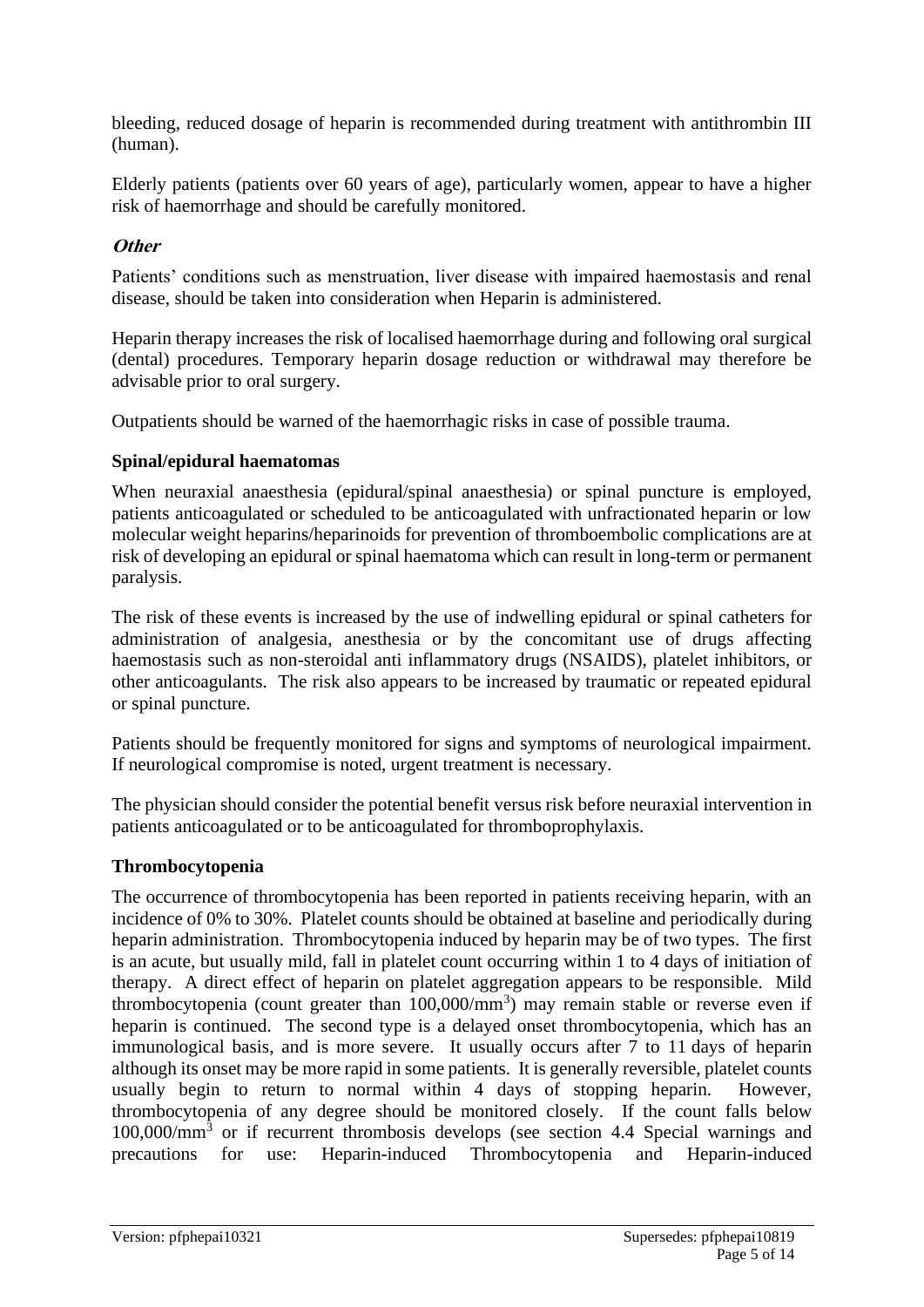Thrombocytopenia and Thrombosis), the heparin product should be discontinued and, if necessary, an alternative anticoagulant administered.

#### **Heparin-induced Thrombocytopenia (HIT) and Heparin-induced Thrombocytopenia and Thrombosis (HITT)**

Heparin-induced Thrombocytopenia (HIT) is a serious antibody-mediated reaction resulting from irreversible aggregation of platelets. HIT may progress to the development of venous and arterial thromboses, a condition referred to as Heparin-induced Thrombocytopenia and Thrombosis (HITT), the so-called "White-Clot Syndrome". Thrombotic events may also be the initial presentation for HITT. These serious thromboembolic events include deep vein thrombosis, pulmonary embolism, cerebral vein thrombosis, limb ischemia, stroke, myocardial infarction, mesenteric thrombosis, renal arterial thrombosis, skin necrosis, gangrene of the extremities that may lead to amputation, and possibly death. Thrombocytopenia of any degree should be monitored closely. If the platelet count falls below  $100,000/\text{mm}^3$  or if recurrent thrombosis develops, the heparin product should be promptly discontinued and alternative anticoagulants considered if patients require continued anticoagulation.

### **Delayed Onset of HIT and HITT**

Heparin-induced Thrombocytopenia and Heparin-induced Thrombocytopenia and Thrombosis can occur up to several weeks after the discontinuation of heparin therapy. Patients presenting with thrombocytopenia or thrombosis after discontinuation of heparin should be evaluated for HIT and HITT.

#### **Skin Necrosis**

With subcutaneous administration of heparin, some cases of skin necrosis have been described, sometimes preceded by painful erythematous lesions. In these cases, immediate suspension of the treatment is advised.

#### **Heparin resistance**

Increased resistance to heparin is frequently encountered in fever, thrombosis, thrombophlebitis, infections with thrombosing tendencies, myocardial infarction, cancer, in postsurgical patients, and patients with antithrombin III deficiency. Adjustment of heparin doses based on anti-Factor Xa levels may be warranted.

#### **Patient testing**

Heparin therapy should be carefully monitored and adjusted to the patient's coagulation test results. This will reduce the risk of overdosage and consequent haemorrhage. It is also important as a pre-emptory signal to the development of serious adverse effects such as thrombocytopenia. If the coagulation test is unduly prolonged or if haemorrhage occurs, heparin sodium should be discontinued promptly.

#### **Hypersensitivity**

As heparin is derived from animal tissues it should be used with caution in patients with a history of allergy as hypersensitivity reactions may occur (see section 4.8 Adverse effects (Undesirable effects)).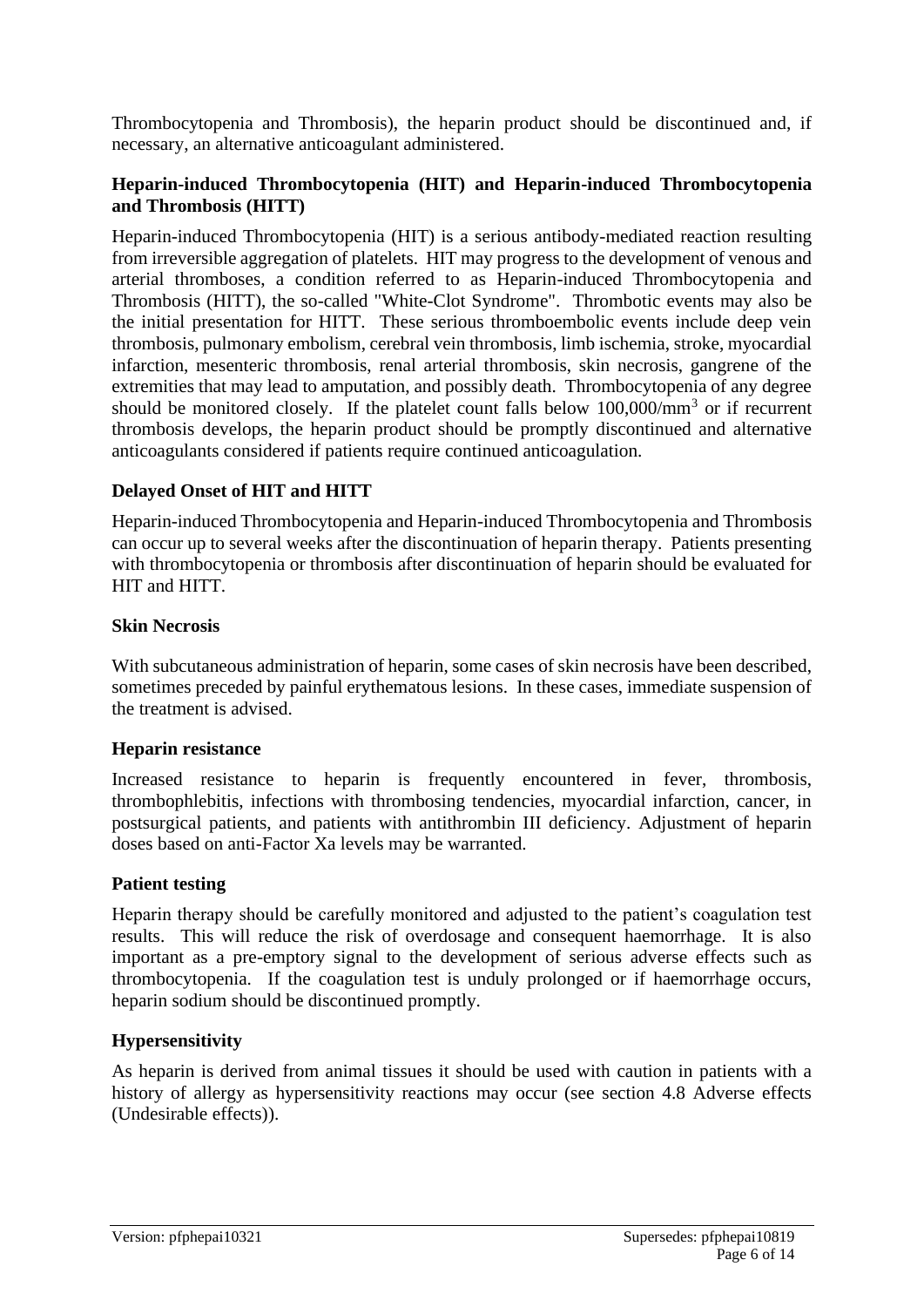### **Hyperkalaemia**

Heparin can suppress adrenal secretion of aldosterone leading to hyperkalaemia, particularly in patients with raised plasma potassium or at risk of increased potassium levels such as patients with diabetes mellitus, renal insufficiency or taking drugs that may increase plasma potassium levels such as ACE inhibitors. The risk of hyperkalemia appears to increase with the duration of treatment, but is normally reversible.

### **Use in hepatic impairment**

See section 5.2 Pharmacokinetics and section 4.4 Special warnings and precautions: Other.

#### **Use in renal impairment**

See section 5.2 Pharmacokinetics and section 4.4 Special warnings and precautions: Other.

### **Use in the elderly**

Elderly patients (patients over 65 years of age), particularly women, appear to have a higher risk of haemorrhage and should be carefully monitored.

(See section 4.2 Dose and method of administration.)

### **Paediatric use**

(See section 4.2 Dose and method of administration.)

### **Laboratory tests**

Periodic platelet counts, haematocrits and tests for occult blood in stool are recommended during the entire course of heparin therapy, regardless of the route of administration.

### **Effects on laboratory tests**

#### **Hyperaminotransferasemia**

Significant elevations of aminotransferase [serum glutamic oxaloacetic transaminase (SGOT) and serum glutamic pyruvic transaminase (SGPT)] levels have occurred in a high percentage of patients (and healthy subjects) who have received heparin. Since aminotransferase determinations are important in the differential diagnosis of myocardial infarction, liver disease, and pulmonary emboli, rises that might be caused by drugs like heparin should be interpreted with caution.

# **4.5 Interactions with other medicines and other forms of interactions**

#### **Oral anticoagulants**

Heparin sodium may prolong the one-stage prothrombin time. Therefore, when heparin sodium is given with dicumarol or warfarin sodium, a period of at least 5 hours after the last intravenous dose or 24 hours after the last subcutaneous dose should elapse before blood is drawn if a valid prothrombin time is to be obtained.

#### **Platelet inhibitors**

Drugs such as aspirin, dextran, phenylbutazone, ibuprofen, indometacin, dipyridamole, hydroxychloroquine, glycoprotein IIb/IIIa antagonists, and others that interfere with platelet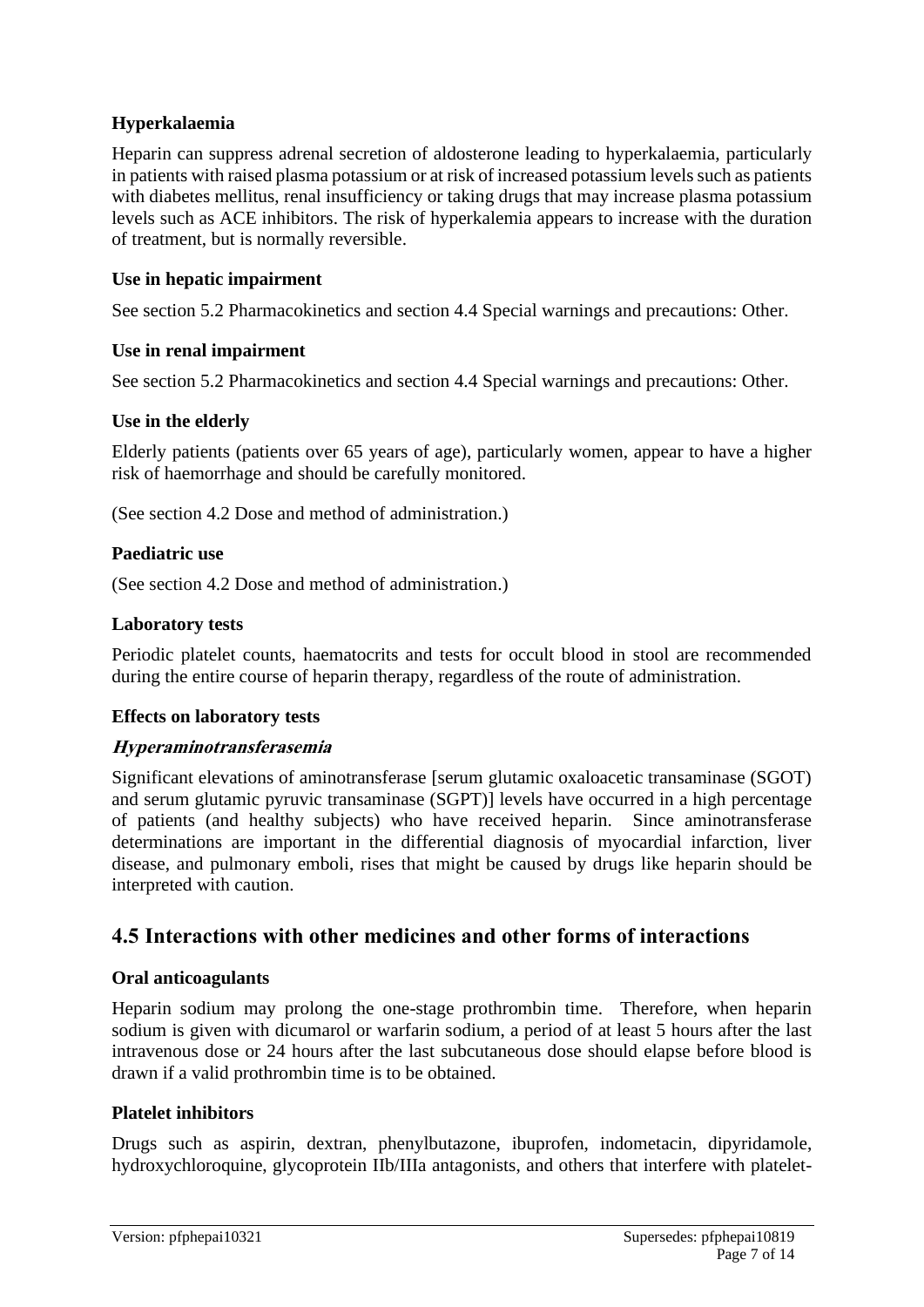aggregation reactions (the main haemostatic defence of heparinised patients) may induce bleeding and should be used with caution in patients receiving heparin sodium. Where concomitant use cannot be avoided, careful clinical and biological monitoring should be undertaken.

#### **Drugs Antagonizing Actions of Heparin**

Intravenous nitroglycerin administered to heparinised patients may result in a decrease of the partial thromboplastin time with subsequent rebound effect upon discontinuation of nitroglycerin. Careful monitoring of partial thromboplastin time and adjustment of heparin dosage are recommended during coadministration of heparin and intravenous nitroglycerin.

#### **Agents increasing serum potassium**

Since heparin decreases aldosterone production, elevation of serum potassium may occur. Concomitant use of ACE inhibitors, potassium sparing diuretics (e.g. spironolactone, triamterene, amiloride) or potassium supplements may lead to significant increases in serum potassium.

### **Other interactions**

Digitalis, tetracyclines, nicotine, or antihistamines may partially counteract the anticoagulant action of heparin sodium. Heparin should be used with caution in patients receiving other drugs such as alteplase, streptokinase and urokinase which effect the coagulation process and which may therefore increase the risk of haemorrhage.

Other medicines which may potentiate the effect of heparin include probenecid, etacrynic acid, vitamin K antagonists, cytostatic agents, cefamandole, valproic acid and propylthiouracil. High doses of penicillins, some contrast media, asparaginase (colaspase) and epoprostenol may also affect the coagulation process and increase the risk of haemorrhage.

Heavy alcohol drinkers are at greater risk of major heparin associated bleeding than moderate or non drinkers.

Experimental evidence suggests that heparin may antagonise the actions of ACTH, corticosteroids and insulin.

### **Effect of Heparin on Other drugs**

Heparin can increase the effect of oral antidiabetic agents such as sulfonylureas, as well as benzodiazepines (chlordiazepoxide, diazepam, oxazepam) and propranolol.

# **4.6 Fertility, pregnancy and lactation**

#### **Effects on fertility**

No data available.

### **Use in pregnancy – Pregnancy Category C**

Animal reproduction studies have not been conducted with heparin sodium. It is also not known whether heparin sodium can cause fetal harm when administered to a pregnant woman or can affect reproduction capacity. Long-term usage (>3 to 5 months) of therapeutic doses of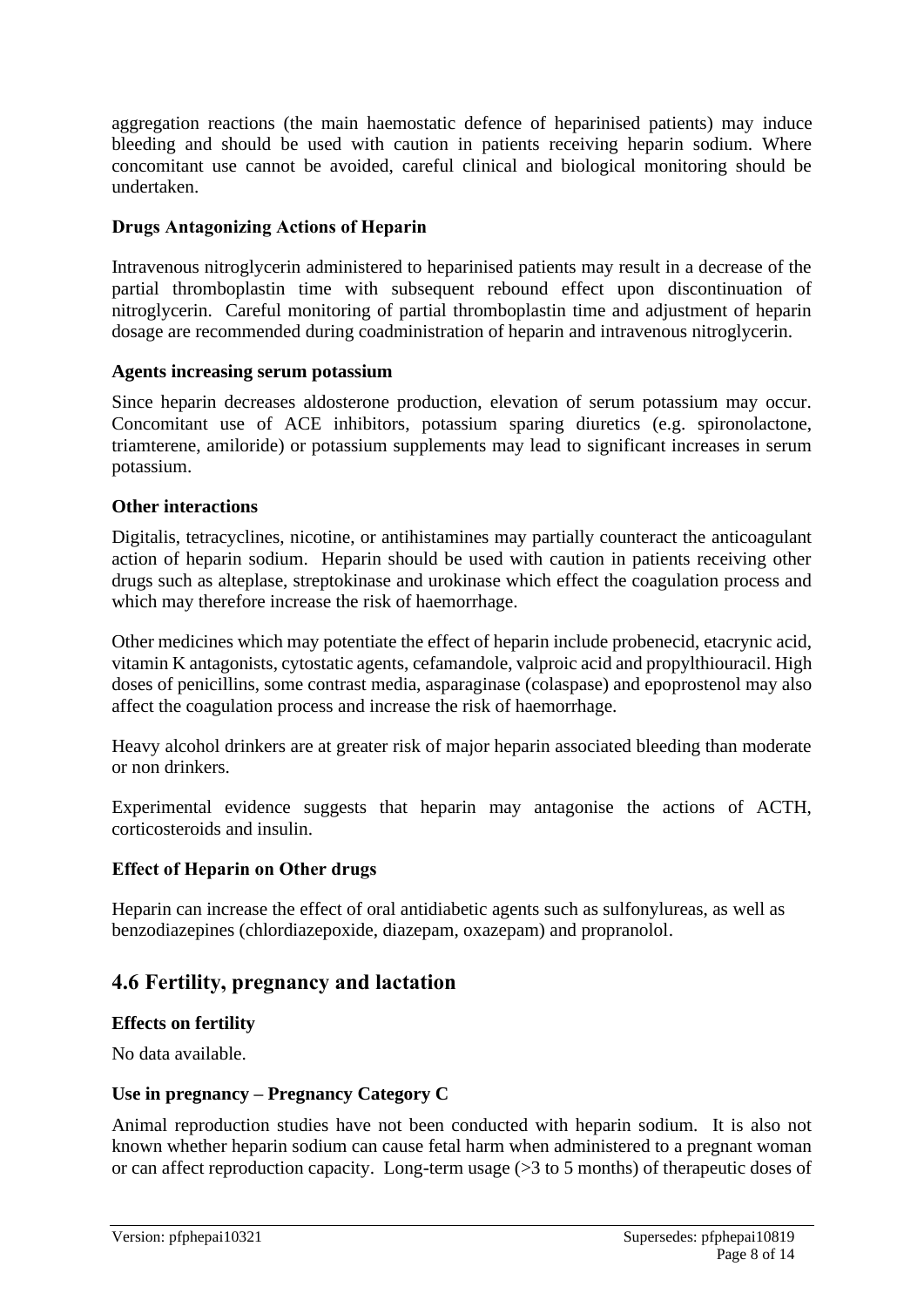heparin during pregnancy may increase the risk of osteoporosis. Heparin therapy during the last trimester and immediate postpartum period is associated with a risk of maternal haemorrhage. Heparin sodium should be given to a pregnant woman only if clearly needed.

Heparin use during pregnancy has been associated with adverse events including perinatal death and prematurity.

### **Use in lactation**

Heparin is not excreted in the breast milk.

# **4.7 Effects on ability to drive and use machines**

The effects of this medicine on a person's ability to drive and use machines were not assessed as part of its registration. Patients should refrain from driving or using machines until they know that the medicinal product does not negatively affect these abilities.

# **4.8 Adverse effects (undesirable effects)**

### **Haematological**

Haemorrhage is the major risk associated with heparin therapy. An overly prolonged clotting time or minor bleeding during therapy can usually be controlled by withdrawing the drug. Gastrointestinal or urinary tract bleeding during anticoagulant therapy may indicate the presence of an underlying occult lesion. Bleeding can occur at any site, but certain specific haemorrhagic complications may be difficult to detect.

Hypoaldosteronism, Adrenal haemorrhage, with resultant acute adrenal insufficiency, has occurred during anticoagulant therapy. Therefore, such treatment should be discontinued in patients who develop signs and symptoms of acute adrenal haemorrhage and insufficiency. Initiation of corrective therapy should not depend on laboratory confirmation of the diagnosis, since any delay in an acute situation may result in the patient's death.

Ovarian (corpus luteum) haemorrhage developed in a number of women of reproductive age receiving short- or long-term anticoagulant therapy. This complication if unrecognised may be fatal.

Retroperitoneal haemorrhage has occurred.

Spinal haematoma, epidural haematoma.

### **Thrombocytopenia, Heparin-induced Thrombocytopenia (HIT) and Heparin-induced Thrombocytopenia and Thrombosis (HITT) and Delayed Onset of HIT and HITT:**

The occurrence of thrombocytopenia has been reported in patients receiving heparin, with an incidence of 0% to 30%. Although often mild and of no obvious clinical significance, such thrombocytopenia can be accompanied by severe thromboembolic complications, such as skin necrosis, gangrene of the extremities that may lead to amputation, myocardial infarction, pulmonary embolism, stroke, and possibly death (see section 4.4 Special warnings and precautions for use). Delayed onset thrombocytopenia has also been reported. If this occurs, drug withdrawal is indicated.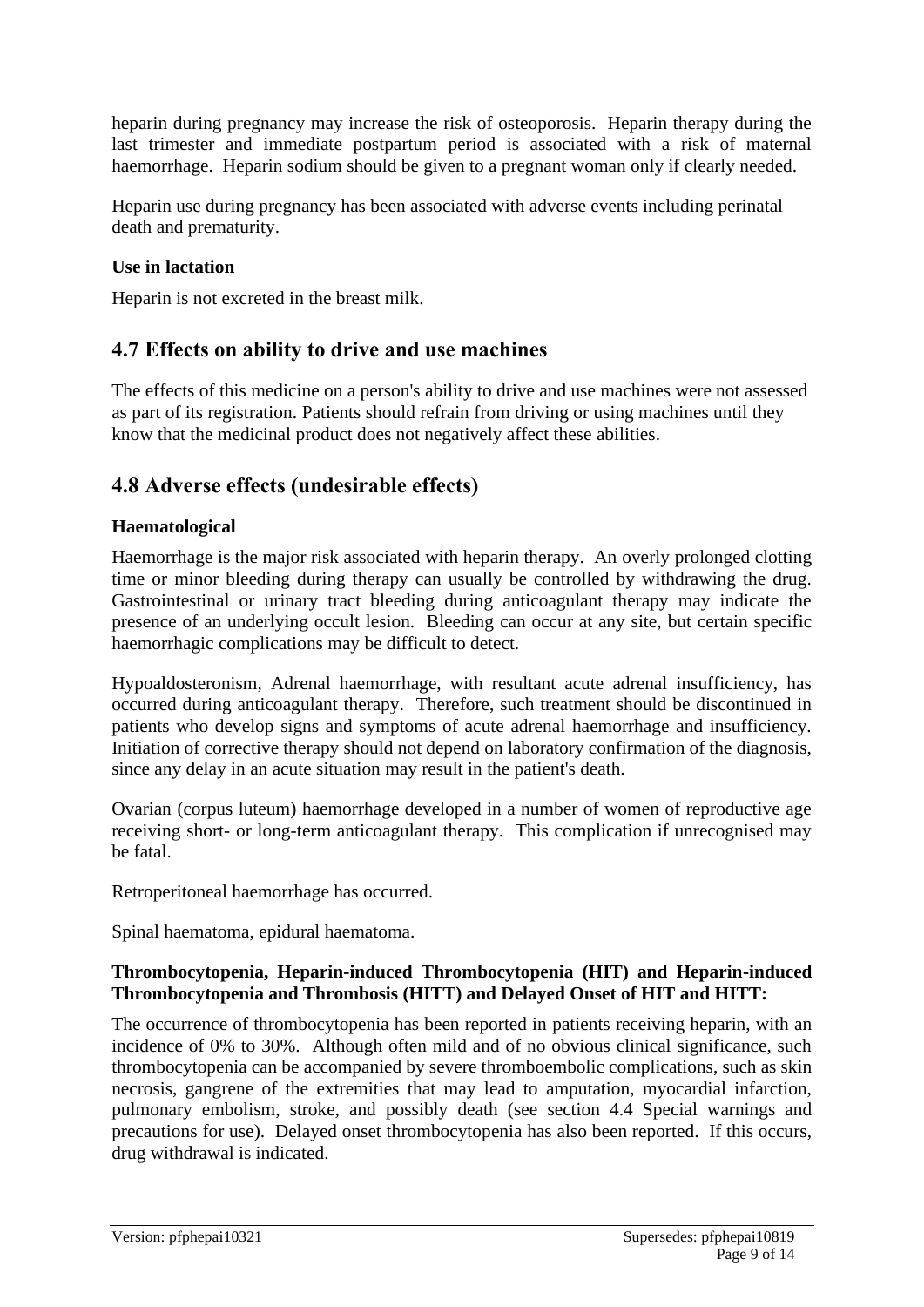### **Local irritation**

Skin necrosis at the injection site has been reported and is thought to be a local manifestation of heparin induced platelet aggregation and thrombosis. This should be taken as a warning sign in patients who develop it and heparin therapy should be immediately discontinued. Local irritation, erythema, mild pain, haematoma, or ulceration may follow deep subcutaneous (intrafat) injection of heparin sodium. These complications are much more common after intramuscular use, and such use is not recommended.

### **Hypersensitivity**

Generalised hypersensitivity reactions have been reported, with chills, fever, and urticaria as the most usual manifestations. Asthma, rhinitis, lacrimation, headache, nausea and vomiting, and anaphylactoid reactions (including shock) occur more rarely. Itching and burning, especially on the plantar site of the feet, may occur.

#### **Miscellaneous**

Osteoporosis following long-term administration of high doses of heparin, cutaneous necrosis after systemic administration, suppression of aldosterone synthesis, hyperkalaemia (due to aldosterone suppression), delayed transient alopecia, priapism, and rebound hyperlipidaemia on discontinuation of heparin sodium have also been reported.

Hypereosinophilia, which is reversible on discontinuation of heparin treatment, has occurred.

Suppression of renal functions has occurred following long term, high dose administration of heparin.

Significant elevations of aminotransferase (SGOT and SGPT) levels have occurred in a high percentage of patients (and healthy subjects) who have received heparin.

#### **Reporting suspected adverse effects**

Reporting suspected adverse reactions after registration of the medicinal product is important. It allows continued monitoring of the benefit-risk balance of the medicinal product. Healthcare professionals are asked to report any suspected adverse reactions at [www.tga.gov.au/reporting](http://www.tga.gov.au/reporting-problems)[problems.](http://www.tga.gov.au/reporting-problems)

# **4.9 Overdose**

#### **Symptoms**

The usual sign of overdosage is bleeding or haemorrhage. Nosebleeds, blood in urine or tarry stools may be noted as the first sign of bleeding. Easy bruising or petechial formations may precede frank bleeding.

#### **Treatment**

The drug should be withdrawn and clotting time and platelet count should be determined. Prolonged clotting time will indicate that there is an anticoagulant effect requiring neutralisation and in this case, protamine sulfate should be administered. The dose should be calculated by titration of the individual patient's requirements but as a general guide, approximately 1 mg of protamine sulfate neutralises 100 IU of heparin (mucous) that has been injected in the previous 15 minutes. No more than 50 mg should be administered, very slowly,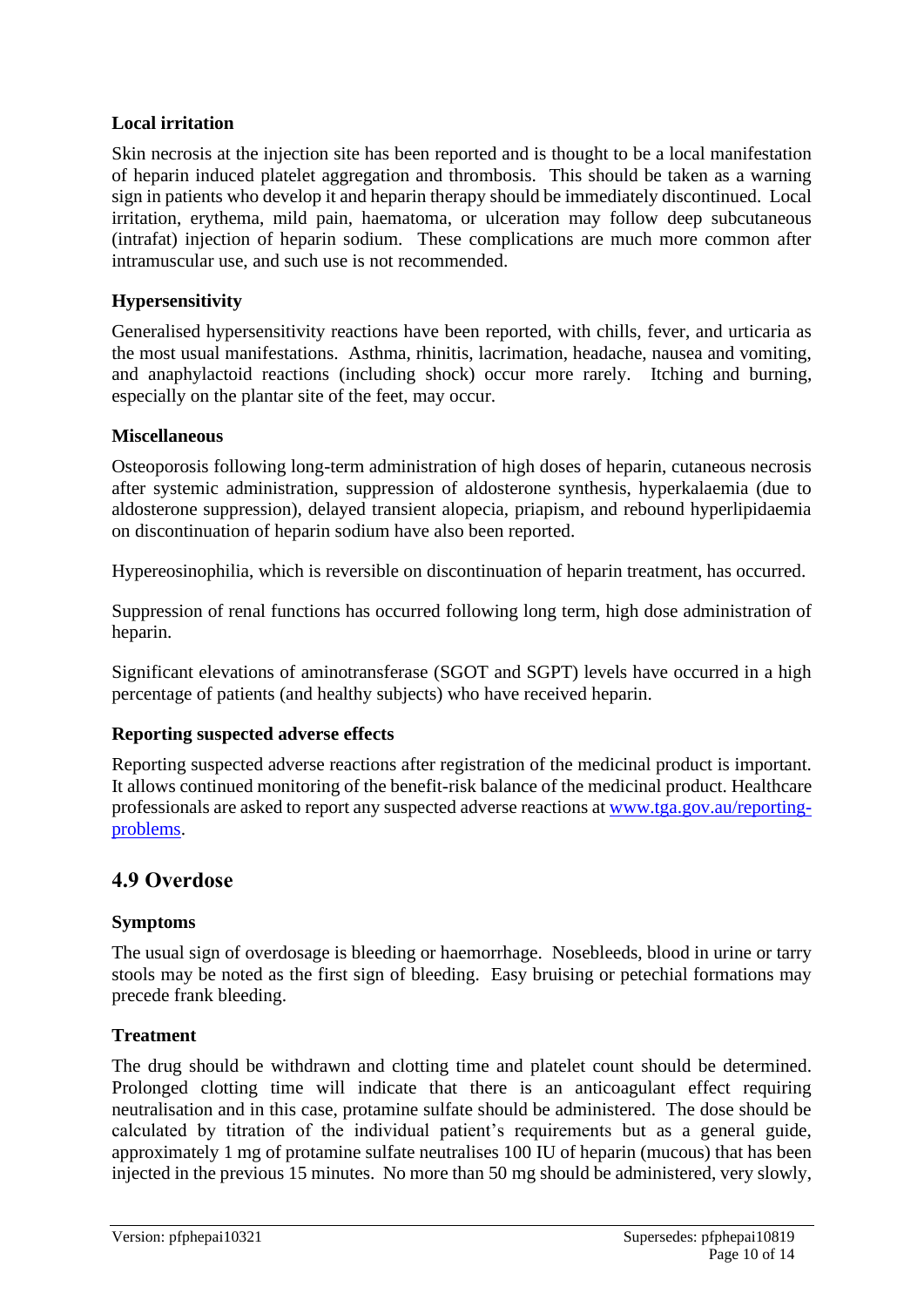in any 10 minute period. Since heparin is being continuously eliminated the dose should be reduced as time elapses. Although the metabolism of heparin is complex, it may, for the purpose of choosing a protamine dose, be assumed to have a half-life of about half an hour after intravenous injection.

Administration of protamine sulfate can cause severe hypotensive and anaphylactoid reactions. Because fatal reactions often resembling anaphylaxis have been reported, the drug should be given only when resuscitation techniques and treatment of anaphylactoid shock are readily available.

For additional information the labelling of Protamine Sulfate Injection should be consulted.

For information on the management of overdose, contact the Poisons Information Centre on 13 11 26 (Australia).

# **5. PHARMACOLOGICAL PROPERTIES**

# **5.1 Pharmacodynamic properties**

### **Mechanism of action**

Anticoagulant.

Heparin is a naturally occurring mucopolysaccharide with *in vitro* and *in vivo* anticoagulant activity.

Heparin inhibits reactions that lead to the clotting of blood and the formation of fibrin clots both *in vitro* and *in vivo*. Heparin acts at multiple sites in the normal coagulation system. Small amounts of heparin in combination with antithrombin III (heparin cofactor) can inhibit thrombosis by inactivating activated Factor X and inhibiting the conversion of prothrombin to thrombin. Once active thrombosis has developed, larger amounts of heparin can inhibit further coagulation by inactivating thrombin and preventing the conversion of fibrinogen to fibrin. Heparin also prevents the formation of a stable fibrin clot by inhibiting the activation of the fibrin stabilising factor.

### **Clinical trials**

No data available.

# **5.2 Pharmacokinetic properties**

The anticoagulant action is immediate following intravenous injection and is effective for three to six hours. Following deep subcutaneous injection absorption is variable among patients, although onset of activity is between 20 and 60 minutes. Heparin is extensively bound to plasma proteins. It does not cross the placenta and is not excreted in breast milk.

Bleeding time is usually unaffected by heparin. Clotting time is prolonged by full therapeutic doses of heparin; in most cases, it is not measurably affected by low doses of heparin.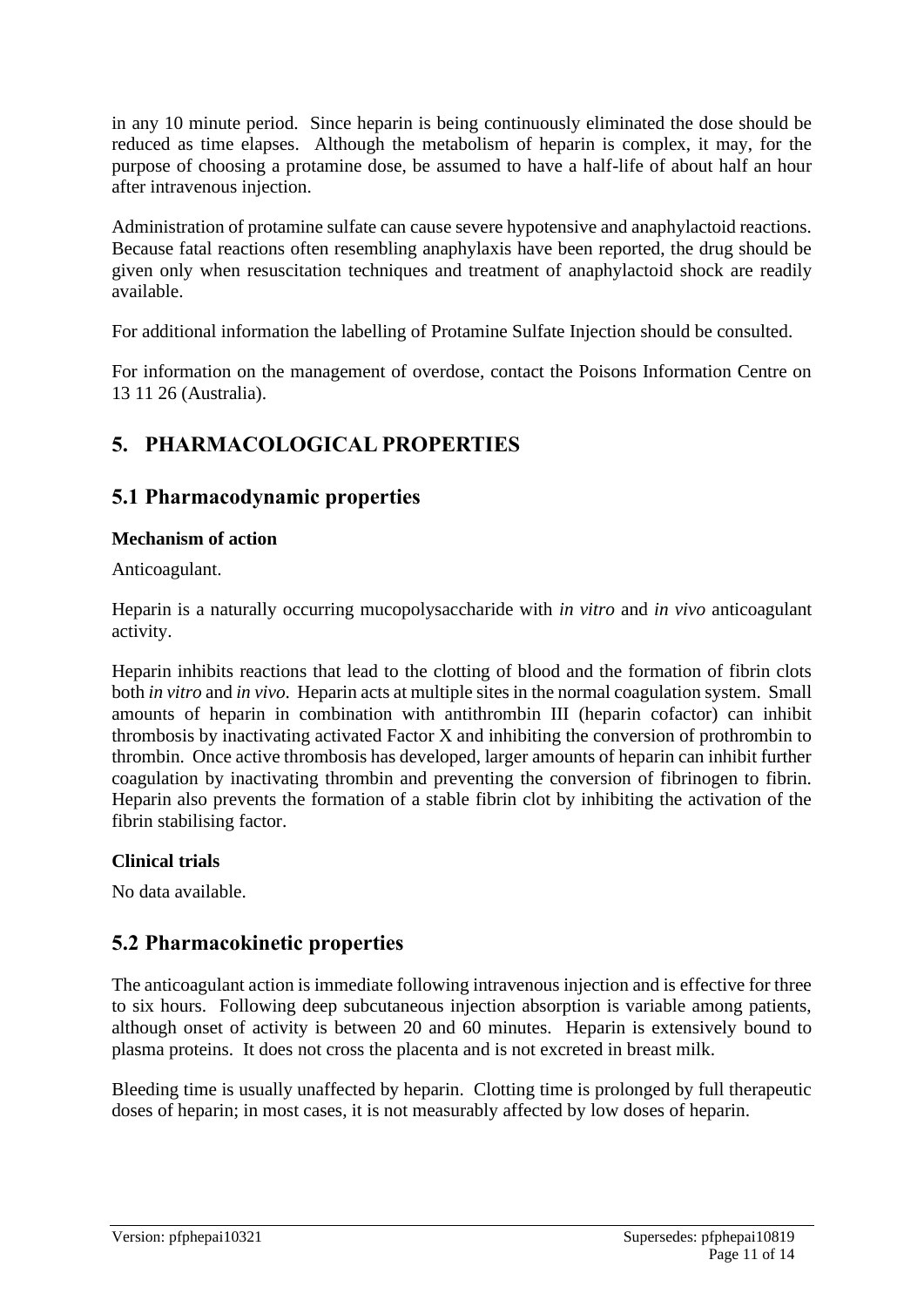Patients over 60 years of age, following similar doses of heparin, may have higher plasma levels of heparin and longer activated partial thromboplastin times (APTTs) compared with patients under 60 years of age.

Peak plasma levels of heparin are achieved 2 to 4 hours following subcutaneous administration, although there are considerable individual variations. Log linear plots of heparin plasma concentrations with time for a wide range of dose levels are linear, which suggests the absence of zero order processes. Liver and the reticulo-endothelial system are the sites of biotransformation. The biphasic elimination curve, a rapidly declining alpha phase  $(t_{1/2} = 10$  minutes) and, after the age of 40, a slower beta phase indicates uptake in organs. The absence of a relationship between anticoagulant half-life and concentration half-life may reflect factors such as protein binding of heparin. The half-life may be slightly prolonged in renal impairment, decreased in patients with pulmonary embolism, and either increased or decreased in patients with liver disorders. Heparin is excreted in the urine, mainly as metabolites although, following administration of large doses, up to 50% may be excreted unchanged.

Heparin does not have fibrinolytic activity; therefore, it will not lyse existing clots.

# **5.3 Preclinical safety data**

# **Genotoxicity**

No reproduction studies in animals have been performed concerning mutagenesis or impairment of fertility.

### **Carcinogenicity**

No long-term studies in animals have been performed to evaluate the carcinogenic potential of heparin.

# **6. PHARMACEUTICAL PARTICULARS**

# **6.1 List of excipients**

Water for injections

# **6.2 Incompatibilities**

Heparin Injection is incompatible with certain substances in solution. Specialised literature should be consulted to verify with which substances incompatibilities have been noted. The following incompatibilities have been reported: alteplase, amikacin sulfate, amiodarone hydrochloride, ampicillin sodium, aprotinin, cefalotin sodium, cytarabine, dacarbazine, daunorubicin hydrochloride, diazepam, dobutamine hydrochloride, erythromycin lactobionate, gentamicin sulfate, kanamycin sulfate, netilmicin sulfate, oxytetracycline hydrochloride, polymyxin B sulfate, streptomycin sulfate, tetracycline sulfate, tobramycin sulfate, vancomycin hydrochloride, hydrocortisone sodium succinate, doxorubicin, droperidol, ciprofloxacin, mitozantrone, morphine sulfate pentahydrate, haloperidol lactate, promethazine hydrochloride, codeine phosphate hemihydrate, hyaluronidase, benzylpenicillin sodium, methadone hydrochloride, pethidine hydrochloride, methicillin sodium, reteplase, levorphanol bitartrate, some phenothiazines and vinblastine sulfate.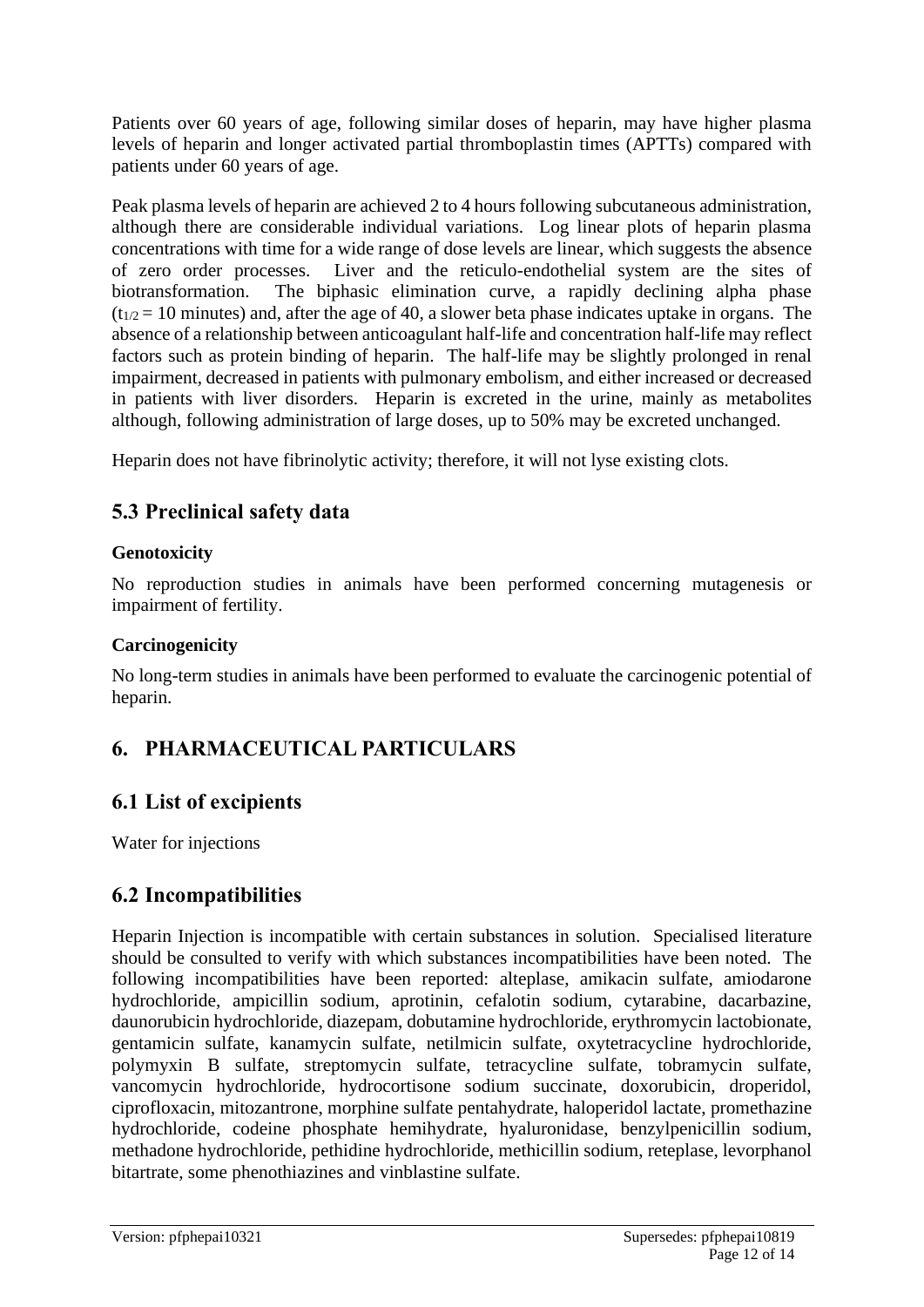Heparin sodium has also been reported to be incompatible with cisatracurium besilate, labetalol hydrochloride and nicardipine hydrochloride. Admixture with glucose can have variable effects. Incompatibility has been reported between heparin and fat emulsion.

# **6.3 Shelf life**

In Australia, information on the shelf life can be found on the public summary of the Australian Register of Therapeutic Goods (ARTG). The expiry date (month/year) is stated on the package after EXP.

# **6.4 Special precautions for storage**

Store below 25ºC. Single use only. Discard unused portion.

# **6.5 Nature and contents of container**

# **Porcine mucous**

AUST R 49232 Heparin Injection 5,000 IU/5 mL Steriluer® ampoule (50s)

AUST R 49232 Heparin Injection 5,000 IU/5 mL Steriluer® ampoule (10s)

AUST R 49236 Heparin Injection 25,000 IU/5 mL Steriluer® ampoule (50s)

# **6.6 Special precautions for disposal**

In Australia, any unused medicine or waste material should be disposed of in accordance with local requirements.

# **6.7 Physicochemical properties**

Heparin is a heterogeneous group of straight-chain anionic mucopolysaccharides, called glycosaminoglycans, possessing anticoagulant properties. It is composed of polymers of alternating derivations of α-D-glucosamido (N-sulfated O-sulfated or N-acetylated) and Osulfated uronic acid (α-L-iduronic acid or β-D-glucuronic acid).

# **CAS number**

9005-49-6

# **7. MEDICINE SCHEDULE (POISONS STANDARD)**

S4 (Prescription Medicine)

# **8. SPONSOR**

Pfizer Australia Pty Ltd Level 17, 151 Clarence Street Sydney NSW 2000